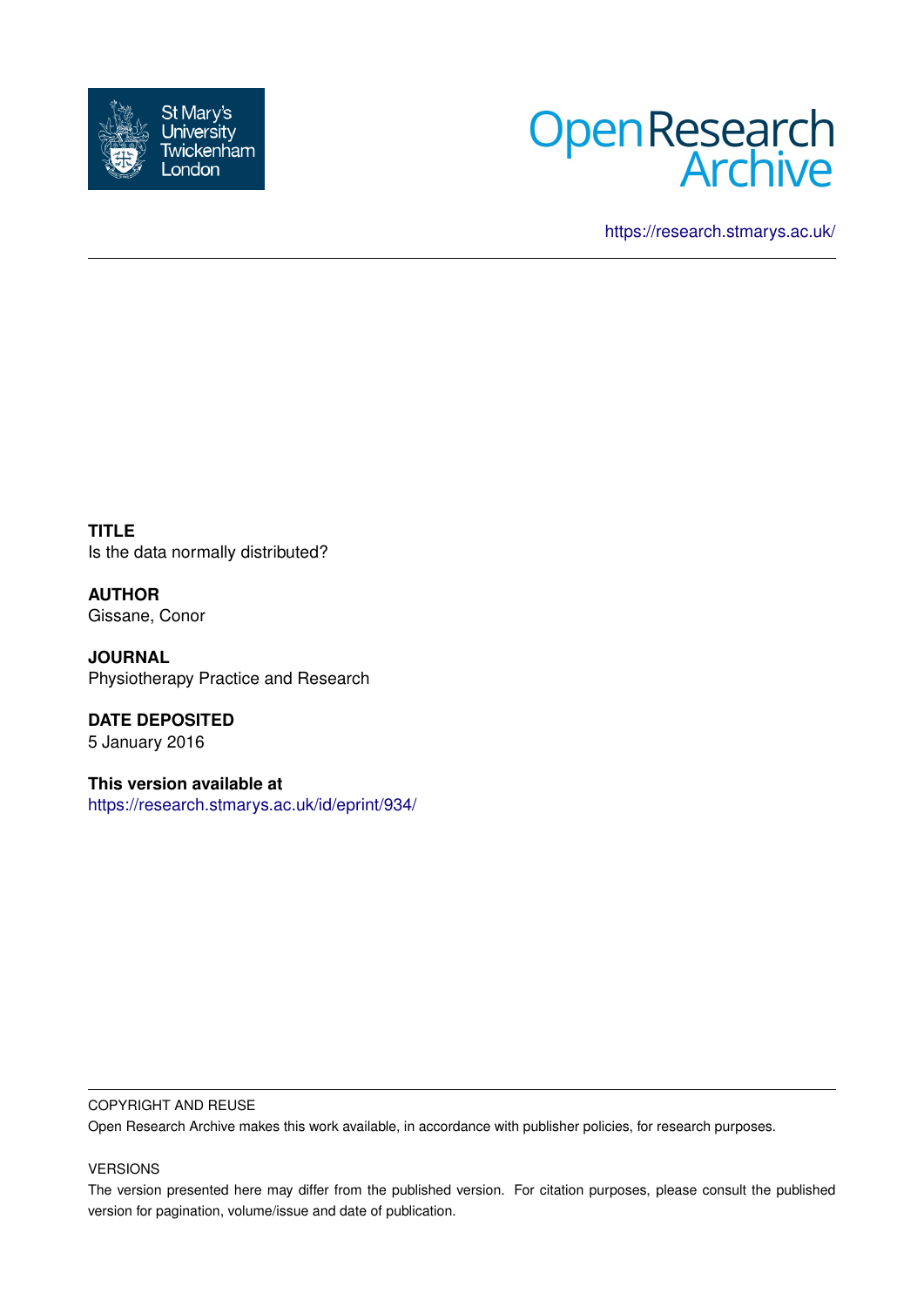Is the data normally distributed?

Gissane, C.

School of Sport, Health and Applied Science, St Mary's University, Twickenham, Middlesex, TW1 4SX, UK.

[conor.gissane@stmarys.ac.uk](mailto:conor.gissane@stmarys.ac.uk)

Phone: +44 (0)20 8240 4228

Fax: +44 (0)20 8240 4255

The normal distribution is the foundation of many statistical analysis techniques. These so called 'parametric methods' use the parameters of the distribution (mean, standard deviation) as part of the calculations. When data is analysed using parametric statistics, certain conditions should be met to apply those statistics correctly. One of these conditions is that data are normally distributed, and some suggest that this should be determined early in any analysis.[1, 2] But others suggest it is unnecessary,[3] as normality is not an important assumption[4] and many parametric tests are 'robust' and can deal with non-normal data distributions.[3] Yet, readers of research papers seek assurances that the data analysis is appropriate.[5]

In spite of authors discussing their need, Thode[6] described approximately 400 methods to test for normality. So, many options are available to researchers which range from informal plotting through to formal hypothesis testing which tests the null hypothesis of 'the variable being examined follows a normal distribution'.[1] So, a P value below a given significance level, suggests departure from normality.

Researchers need to be aware of these techniques, so that they can determine their analysis options, and to make sure the data contains no surprises. The purpose of this paper is to outline some of the techniques that can be used.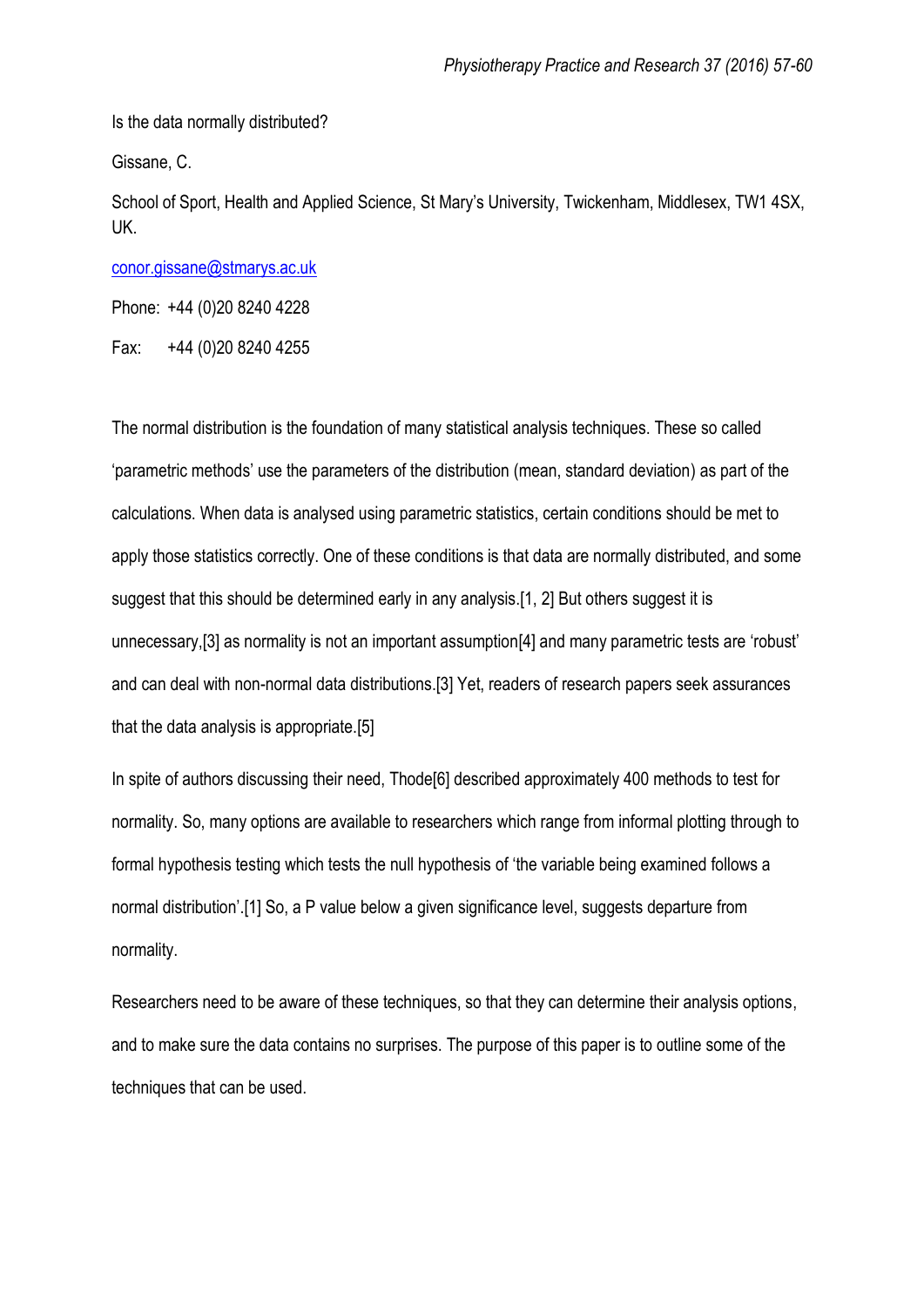## Plotting data

Healy[4] suggested that looking at your data is the best way to determine non-normality. A researcher should visually inspect their data first, [1, 7] and not doing so is according to Tukey[8], inexcusable. Henderson,[7] said that the first step in analysis was to screen the data for outliers. The box plot in figure 1 shows a distribution, with two 'extreme' high values. The researcher can determine if they are outliers or typos.

Figure 1. Distribution of 90/90 test results (n = 96).



Next, the data should be plotted in a histogram[1, 7]. This 'eye balling' enables assessing whether the data approximates to a normal distribution, and if the data has a tail. Figure 2 displays several histograms of 90 90 test data scores. Selected parameters of the distributions are shown in table 1. In fgure 2, the distributions of the samples are different, figure A and B have much flatter distributions than C and D, which is largely down to the respective sample sizes. Larger samples will approximate more closely to a normal distribution. Kim[9] suggests that using the histogram of the distribution may be is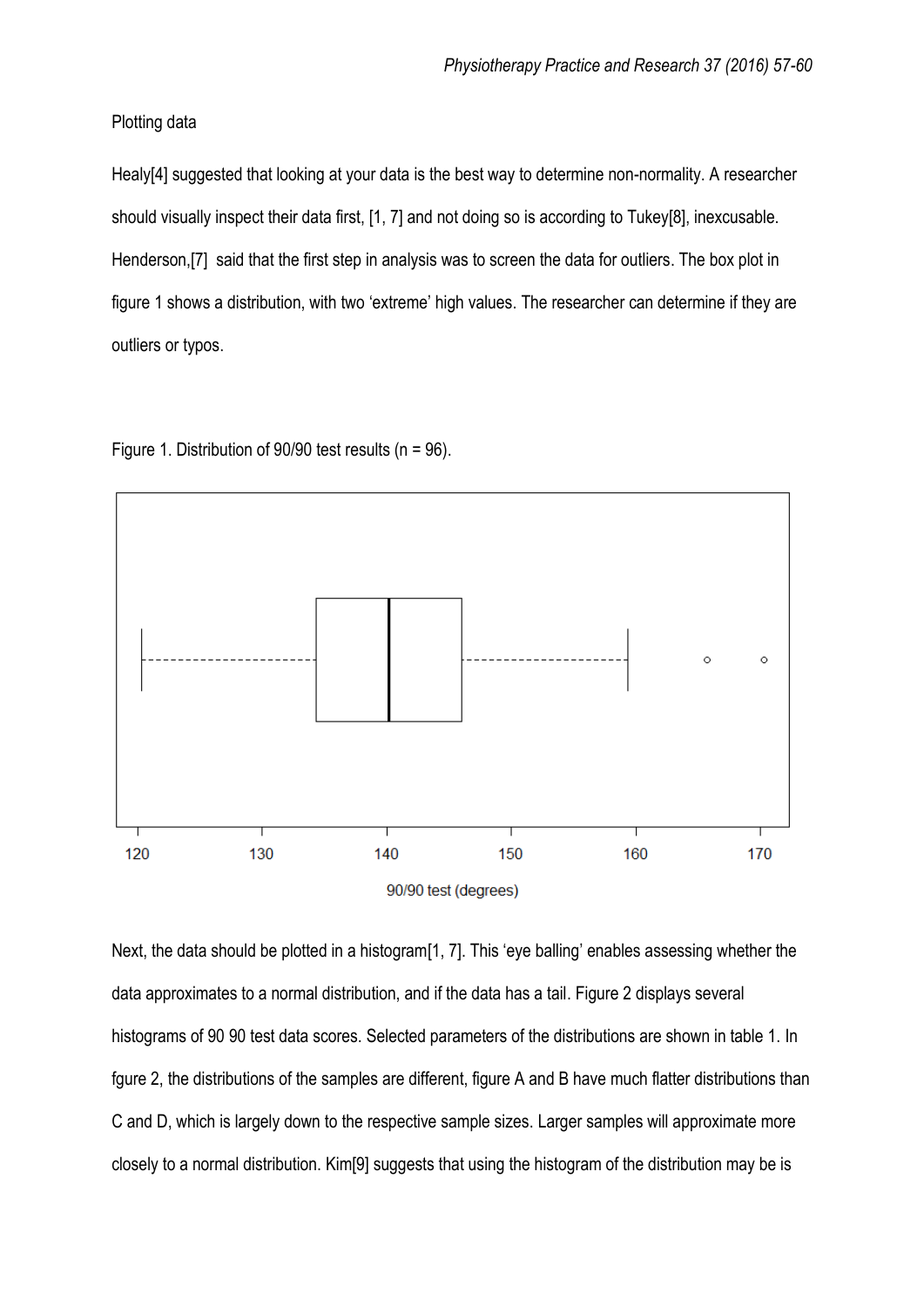best in a larger sample (n>50). Certainly, the two distributions with smaller sample sizes in figure 1 (A & B) are flatter and lack the distinctive shape that is beginning to emerge in figures A and D.



Figure 2 Histograms of four different samples of 90 90 test scores.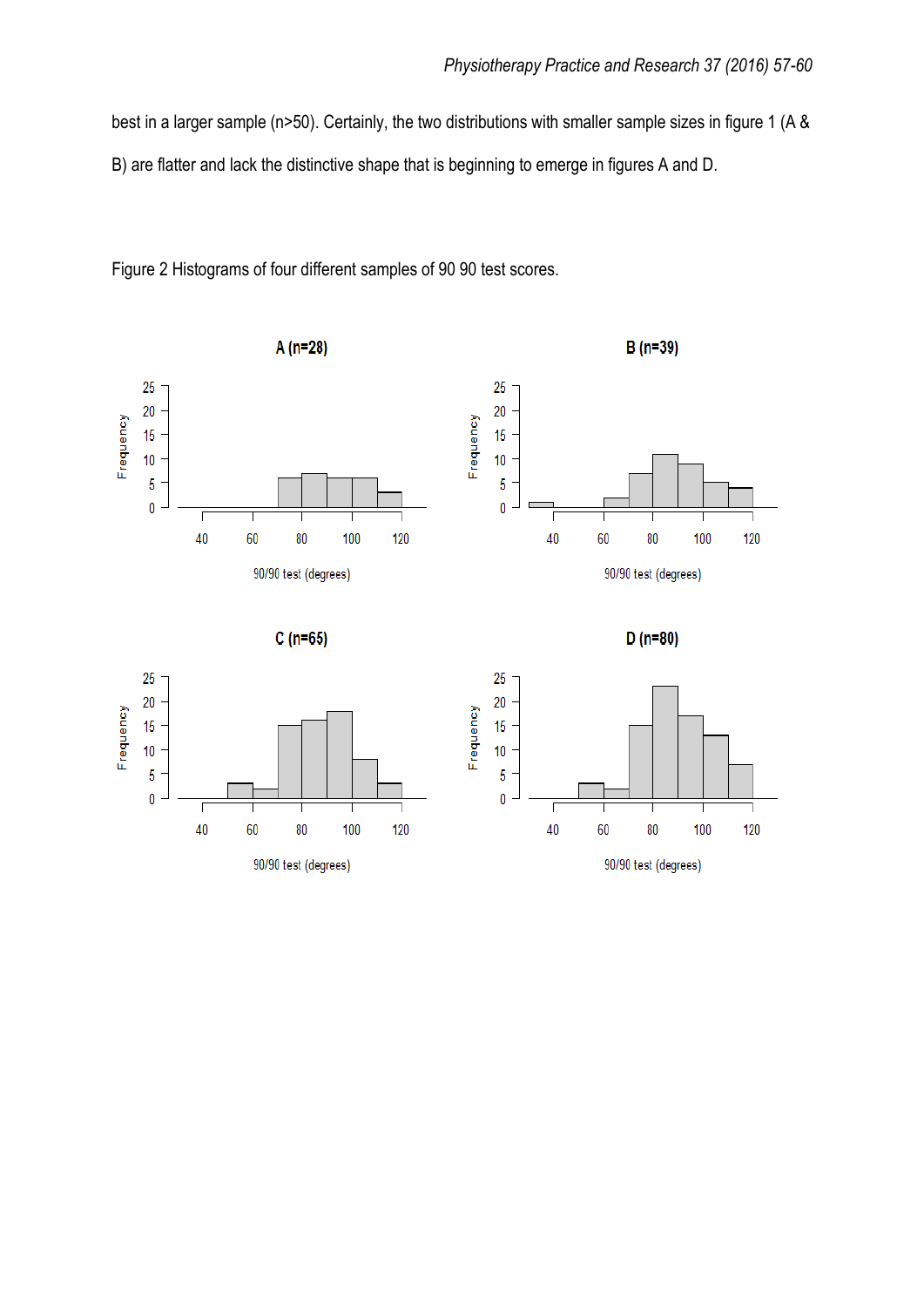|   | n  | Mean | <b>SD</b> | <b>Skew</b> | <b>SEskew</b> |          |
|---|----|------|-----------|-------------|---------------|----------|
| А | 28 | 92.1 | 12.4      | 0.14        | 0.463         | 0.302    |
| B | 39 | 88.3 | 16.2      | $-0.71$     | 0.392         | $-1.810$ |
| C | 65 | 86.7 | 13.9      | $-0.33$     | 0.304         | $-1.086$ |
| D | 80 | 88.9 | 13.8      | $-0.39$     | 0.274         | $-1.424$ |

Table 1. Parameters of the four sample distributions.

Data distributions could also be examined using a graphic called a normal probability plot, sometimes know as a Q-Q probability plot. If the data approximates to a normal distribution, it should form a straight line along the upward diagonal.[1, 9, 10] Any departures from the line are evidence of a nonnormal data distribution, for example Healy[4] stated that skewness can be seen if the data forms a curve. The normal probability plots for each of the samples are shown in figure 3. Each sample approximates quite well to the straight line. At either end of the four distributions, there is some departure from the diagonal. In each case it is not large, but it is most marked in the smaller samples (A & B). Figure 4 shows plots for positive and negative skewed distributions. Their departure from the diagonal is marked, and they are clearly non-normal.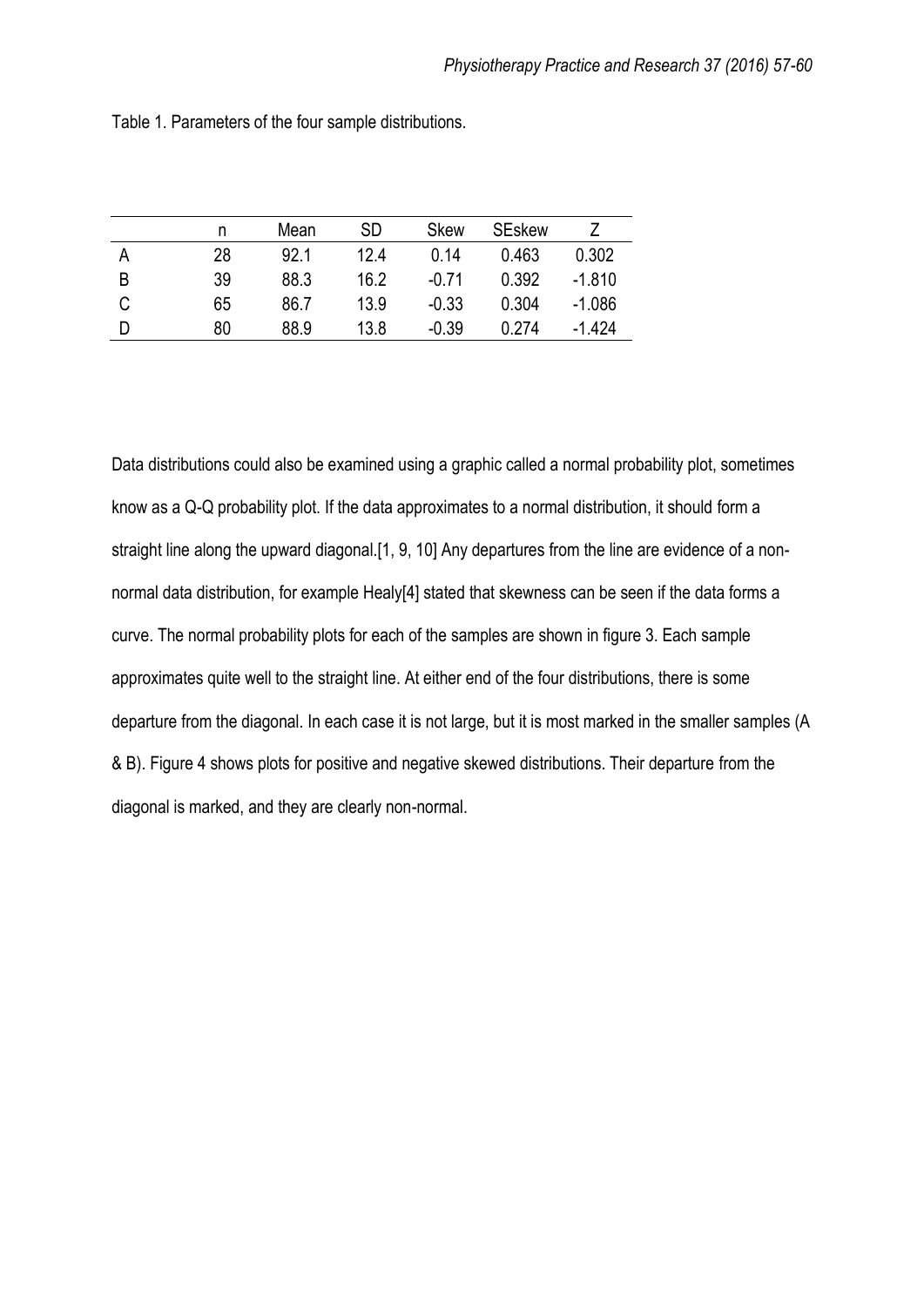

Figure 3. Normal probability plots of four different samples of 90 90 test scores.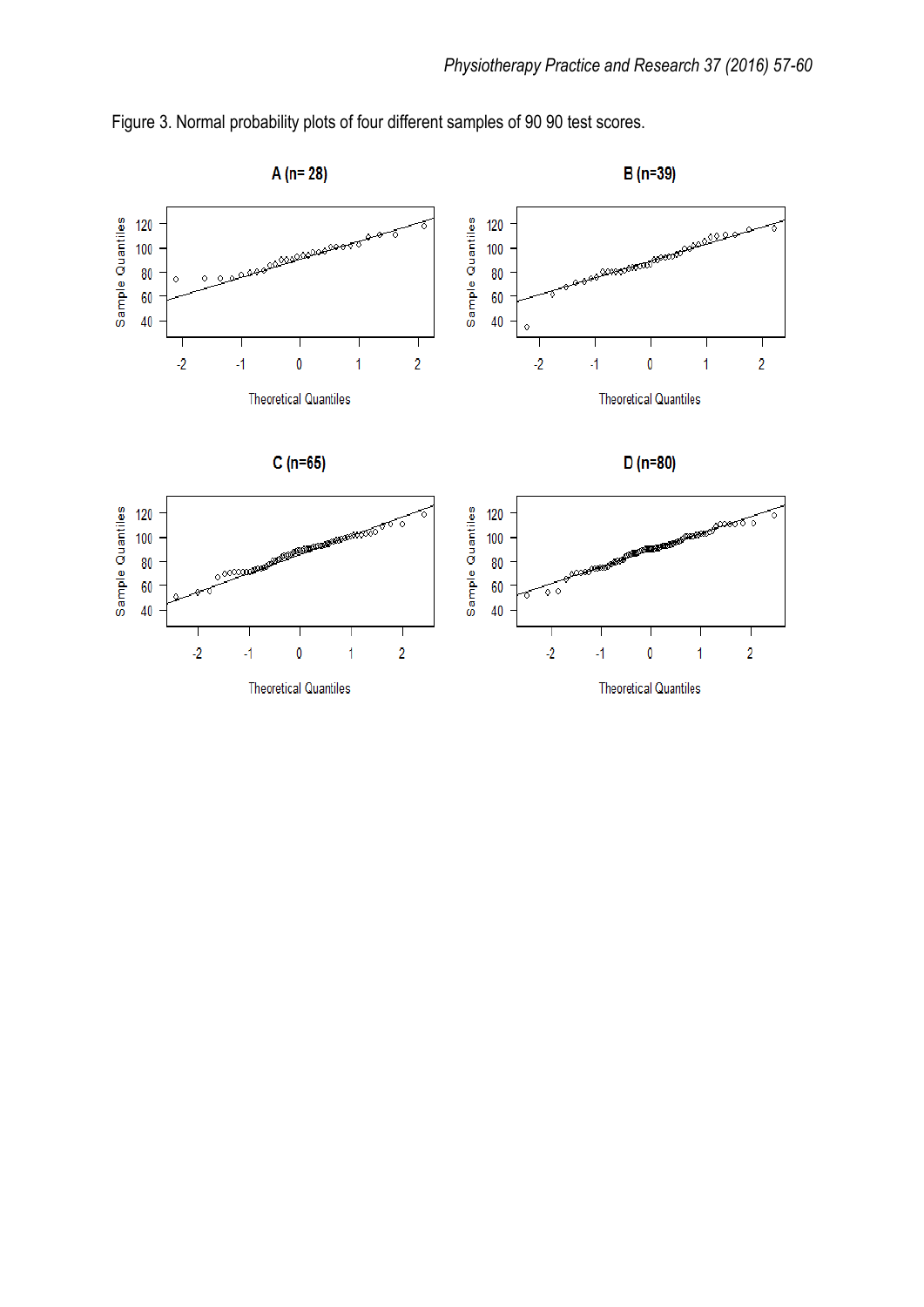

Figure 4. Normal probability plots of a positive(E) and a negative(F) skewed distribution.

### Summary statistics

Skewness is a measure of the asymmetry of the sample distribution.[11, 12] It is offered by many statistical packages and is also a function included in Excel [skew()]. So, it is readily accessible to researchers. For a true normal distribution the skewness parameter would be zero. A distribution is said to have a positive skew, when more data is in the right side of the distribution. A distribution is said to have a negative skew when most of the data values are on the left of the distribution. From the sample distributions in figure 1 and table 1, A has a positive skew and B, C and D all have a negative skew. However, none of the values, exceed a value of  $\pm 2$ , which is considered as the point where the distribution departs substantially from normality.[9] Another measure of departure from normality is a Z test as defined in equation 1.

$$
Z = \frac{Skewness}{SE_{Skew}}\tag{1}
$$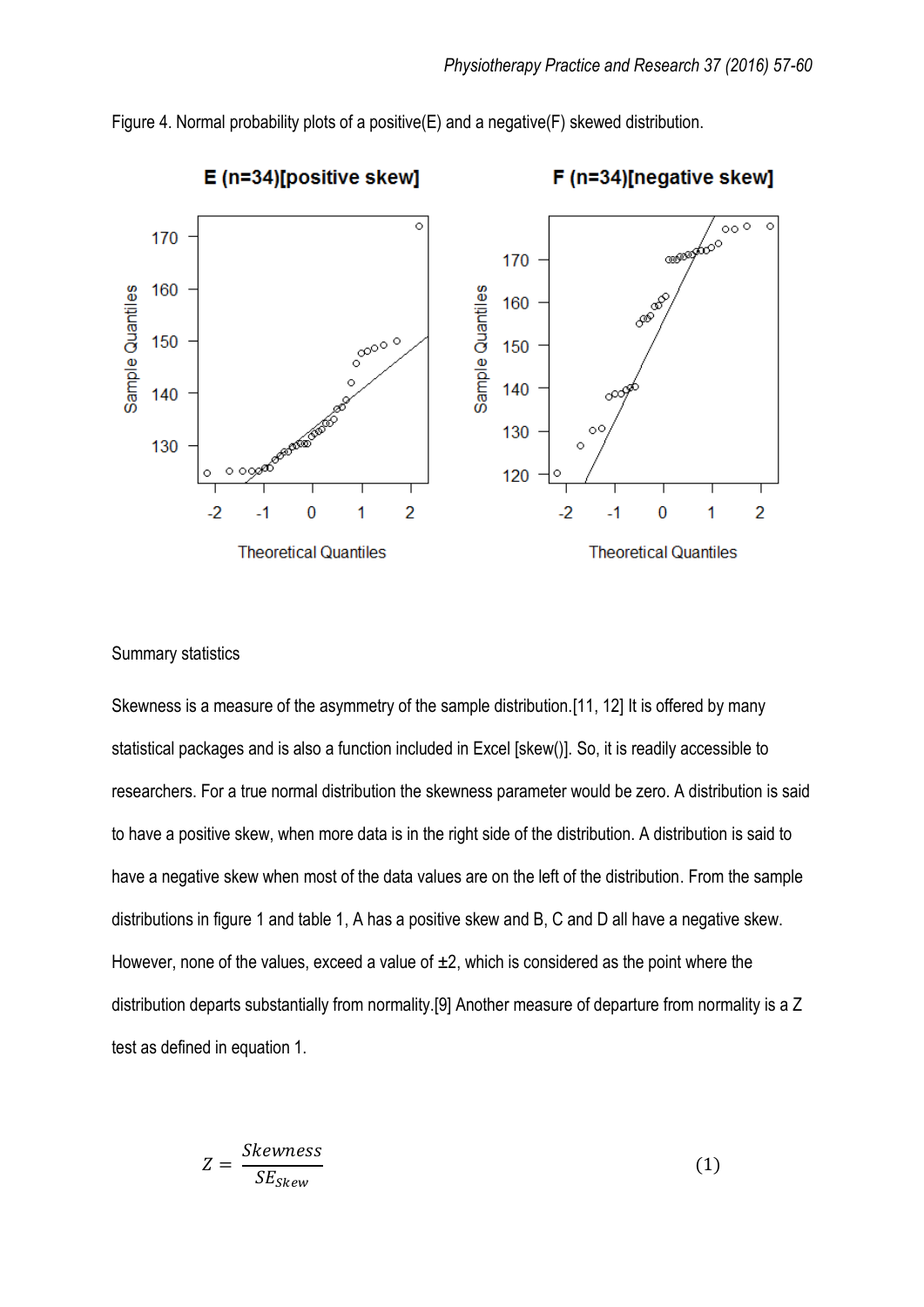$$
SE_{Skew} = \sqrt{\frac{6}{N}}
$$
 (2)

For this calculation the standard error of the skew is needed, the estimate[13] is given in equation 2. As with any Z test the critical cut off at P<0.05 is 1.96.

## Significance tests

Researchers can apply significance tests to determine if there the data depart from normality. Two popular tests are the Shapiro-Wilk test, and the Kolmogorov-Smirnoff test. The statistics for the six samples studied are in table 2. The results for the first four (A, B, C & D) all recorded data above P>0.05 and indicate normality, whereas for samples E and F, the low P values indicate that the data is not normally distributed. Sainani[1] regards using these tests as optional, and if used they should accompany graphical techniques. While the Shapiro-Wilk test is more powerful than the Kolmogorov-Smirnoff test,[9] it is best used with samples of under 300.[9] With samples larger than this, it is unreliable[9] as it emphasises unimportant deviations.[1]. In contrast, important deviations may be disregarded in small samples.[1]

Table 2. Shapiro-Wilk tests for normality.

|   | n  | W     | P     |
|---|----|-------|-------|
| А | 28 | 0.959 | 0.33  |
| B | 39 | 0.946 | 0.06  |
| C | 65 | 0.981 | 0.39  |
| D | 80 | 0.978 | 0.19  |
| E | 34 | 0.832 | 0.001 |
| F | 34 | 0.877 | 0.001 |